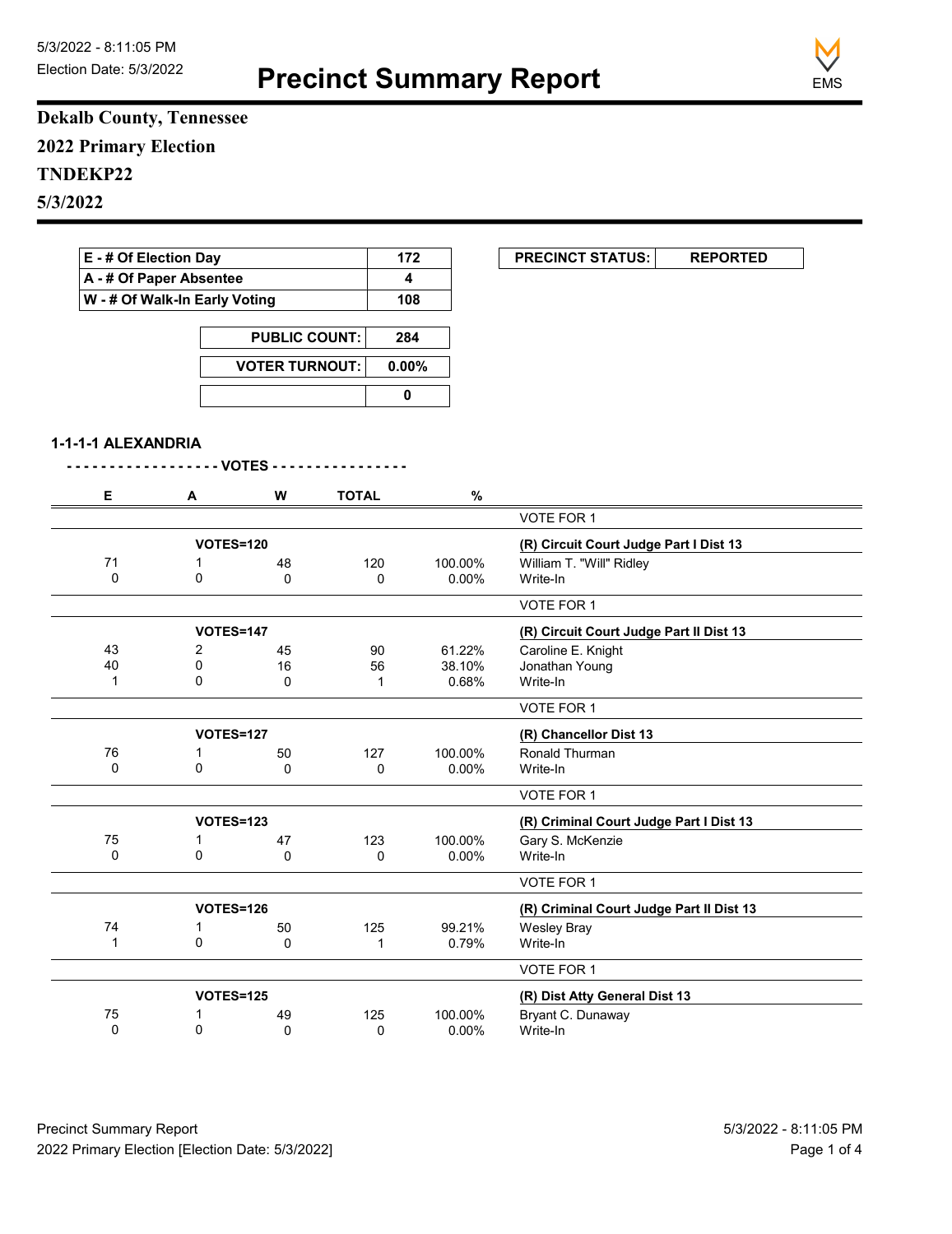**1-1-1-1 ALEXANDRIA**

| Е            | A                | W           | <b>TOTAL</b>   | $\%$    |                                       |
|--------------|------------------|-------------|----------------|---------|---------------------------------------|
|              |                  |             |                |         | VOTE FOR 1                            |
|              | <b>VOTES=123</b> |             |                |         | (R) Public Defender Dist 13           |
| 72           | 1                | 50          | 123            | 100.00% | Craig P. Fickling, Jr.                |
| 0            | 0                | 0           | $\mathbf 0$    | 0.00%   | Write-In                              |
|              |                  |             |                |         | VOTE FOR 1                            |
|              | <b>VOTES=181</b> |             |                |         | (R) County Mayor                      |
| 31           | 1                | 22          | 54             | 29.83%  | <b>Matt Adcock</b>                    |
| 28           | 1                | 22          | 51             | 28.18%  | <b>Bradley Hendrix</b>                |
| 47           | 0                | 29          | 76             | 41.99%  | Anita T. Puckett                      |
| 0            | 0                | 0           | 0              | 0.00%   | Write-In                              |
|              |                  |             |                |         | VOTE FOR 2                            |
|              | <b>VOTES=210</b> |             |                |         | (R) County Commissioner 1st Dist      |
| 55           | 0                | 41          | 96             | 45.71%  | <b>Bennett Armstrong</b>              |
| 60           | 2                | 52          | 114            | 54.29%  | Tom Chandler                          |
| 0            | 0                | 0           | 0              | 0.00%   | Write-In                              |
| 0            | 0                | 0           | 0              | 0.00%   | Write-In                              |
|              |                  |             |                |         | VOTE FOR 1                            |
|              | VOTES=182        |             |                |         | (R) County Trustee                    |
| 103          | 2                | 77          | 182            | 100.00% | Sean D. Driver                        |
| 0            | 0                | 0           | 0              | 0.00%   | Write-In                              |
|              |                  |             |                |         | VOTE FOR 1                            |
|              | <b>VOTES=190</b> |             |                |         | (R) General Sessions Judge            |
| 52           | 1                | 19          | 72             | 37.89%  | Mingy Kay Ball                        |
| 62           | $\mathbf{1}$     | 55          | 118            | 62.11%  | <b>Brandon Cox</b>                    |
| 0            | 0                | 0           | 0              | 0.00%   | Write-In                              |
|              |                  |             |                |         | VOTE FOR 1                            |
|              | <b>VOTES=198</b> |             |                |         | (R) Sheriff                           |
| 88           | 2                | 61          | 151            | 76.26%  |                                       |
| 29           |                  |             |                | 23.74%  | Patrick R Ray<br>Keneth Lee Whitehead |
| 0            | 0<br>0           | 18          | 47             |         |                                       |
|              |                  | 0           | 0              | 0.00%   | Write-In                              |
|              |                  |             |                |         | VOTE FOR 1                            |
|              | <b>VOTES=173</b> |             |                |         | (R) Circuit Court Clerk               |
| 96           | $\overline{2}$   | 74          | 172            | 99.42%  | Susan Martin                          |
| 1            | 0                | 0           | 1              | 0.58%   | Write-In                              |
|              |                  |             |                |         | VOTE FOR 1                            |
|              | <b>VOTES=174</b> |             |                |         | (R) County Clerk                      |
| 97           | 1                | 74          | 172            | 98.85%  | James L. "Jimmy" Poss                 |
| 2            | 0                | 0           | $\overline{c}$ | 1.15%   | Write-In                              |
|              |                  |             |                |         | VOTE FOR 1                            |
|              | <b>VOTES=175</b> |             |                |         | (R) Register of Deeds                 |
| 100          | 2                | 73          | 175            | 100.00% | Daniel A. Seber                       |
| 0            | $\mathsf 0$      | $\mathbf 0$ | 0              | 0.00%   | Write-In                              |
|              |                  |             |                |         | VOTE FOR 1                            |
|              | <b>VOTES=161</b> |             |                |         | (R) Road Superintendent               |
| 96           | $\overline{c}$   | 62          | 160            | 99.38%  | Danny L. Hale                         |
| $\mathbf{1}$ | 0                | 0           | 1              | 0.62%   | Write-In                              |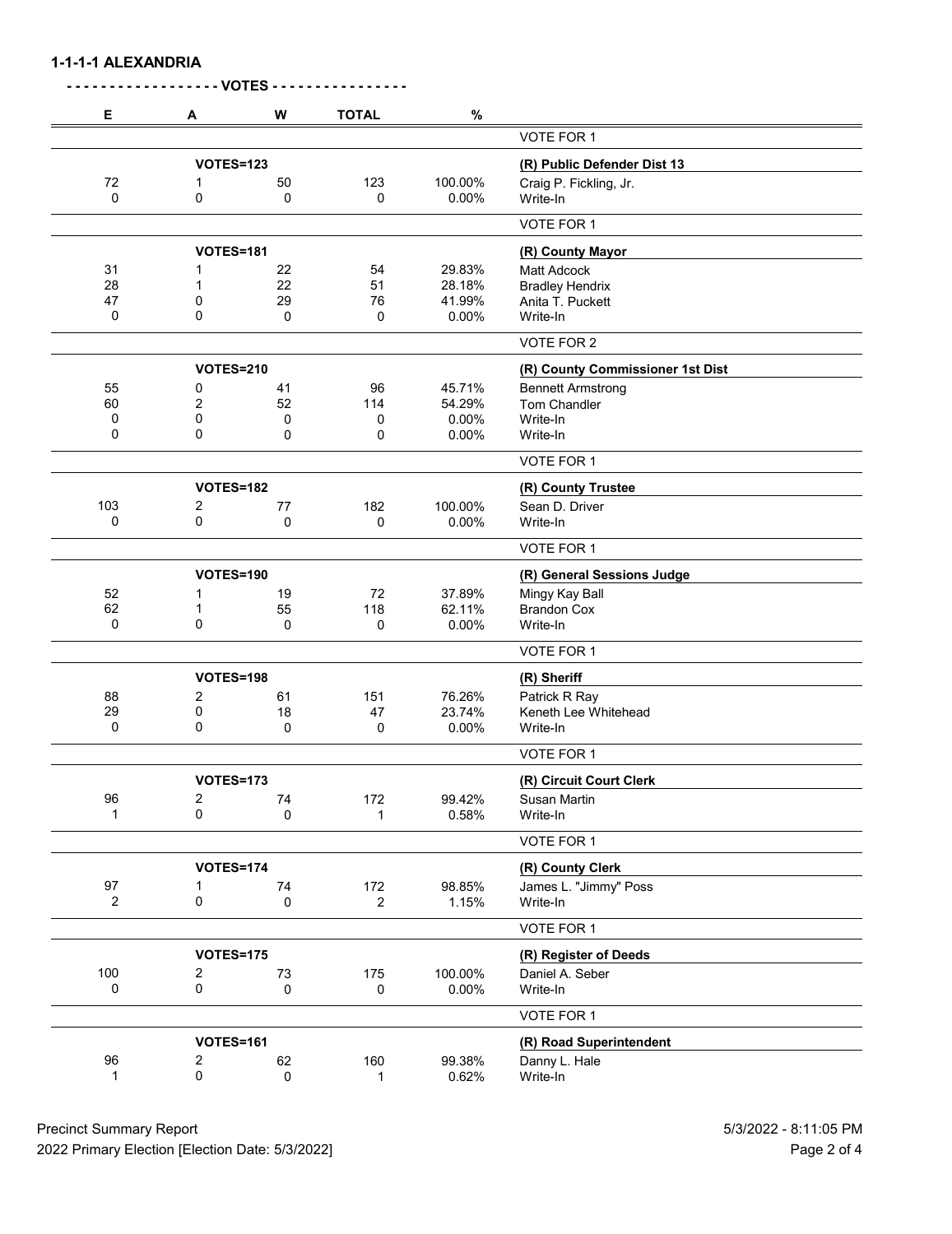**1-1-1-1 ALEXANDRIA**

|                |                | <b>VOTES-</b> |                |         |                                         |
|----------------|----------------|---------------|----------------|---------|-----------------------------------------|
| Е              | A              | W             | <b>TOTAL</b>   | $\%$    |                                         |
|                |                |               |                |         | VOTE FOR 1                              |
|                | VOTES=2        |               |                |         | (R) School Board 1st District           |
| 0              | 0              | 0             | 0              | 0.00%   | No Candidate Qualified                  |
| $\overline{2}$ | 0              | 0             | $\overline{2}$ | 100.00% | Write-In                                |
|                |                |               |                |         | VOTE FOR 1                              |
|                | VOTES=0        |               |                |         | (D) Circuit Court Judge Part I Dist 13  |
| 0              | 0              | 0             | 0              | 0.00%   | No Candidate Qualified                  |
| 0              | 0              | 0             | 0              | 0.00%   | Write-In                                |
|                |                |               |                |         | VOTE FOR 1                              |
|                |                |               |                |         |                                         |
|                | VOTES=0        |               |                |         | (D) Circuit Court Judge Part II Dist 13 |
| 0              | 0              | 0             | 0              | 0.00%   | No Candidate Qualified                  |
| 0              | 0              | 0             | 0              | 0.00%   | Write-In                                |
|                |                |               |                |         | VOTE FOR 1                              |
|                | VOTES=0        |               |                |         | (D) Chancellor Dist 13                  |
| 0              | 0              | 0             | 0              | 0.00%   | No Candidate Qualified                  |
| 0              | 0              | 0             | 0              | 0.00%   | Write-In                                |
|                |                |               |                |         | VOTE FOR 1                              |
|                | <b>VOTES=0</b> |               |                |         | (D) Criminal Court Judge Dist 13        |
| 0              | 0              | 0             | 0              | 0.00%   | No Candidate Qualified                  |
| $\mathbf 0$    | 0              | 0             | $\mathbf 0$    | 0.00%   | Write-In                                |
|                |                |               |                |         | VOTE FOR 1                              |
|                | VOTES=0        |               |                |         | (D) Criminal Court Judge Dist 13        |
| 0              | 0              | 0             | 0              | 0.00%   | No Candidate Qualified                  |
| 0              | 0              | 0             | 0              | 0.00%   | Write-In                                |
|                |                |               |                |         | VOTE FOR 1                              |
|                | VOTES=0        |               |                |         | (D) Dric Atty General Dist 13           |
| 0              | 0              | 0             | 0              | 0.00%   | No Candidate Qualified                  |
| 0              | 0              | 0             | 0              | 0.00%   | Write-In                                |
|                |                |               |                |         | VOTE FOR 1                              |
|                | VOTES=0        |               |                |         | (D) Public Defender Dist 13             |
| 0              | 0              | 0             | 0              | 0.00%   | No Candidate Qualified                  |
| $\mathbf 0$    | 0              | 0             | 0              | 0.00%   | Write-In                                |
|                |                |               |                |         | VOTE FOR 1                              |
|                | VOTES=75       |               |                |         | (D) County Mayor                        |
| 26             | 2              | 11            | 39             | 52.00%  | Mike Foster                             |
| 23             | 0              | 13            | 36             | 48.00%  | <b>Tim Stribling</b>                    |
| 0              | 0              | 0             | $\mathbf 0$    | 0.00%   | Write-In                                |
|                |                |               |                |         | VOTE FOR 2                              |
|                | VOTES=53       |               |                |         | (D) County Commissioner 1st Dist        |
| 36             | 1              | 15            | 52             | 98.11%  | Julie Williams Young                    |
| 0              | 0              | 1             | 1              | 1.89%   | Write-In                                |
| 0              | 0              | 0             | 0              | 0.00%   | Write-In                                |
|                |                |               |                |         | VOTE FOR 1                              |
|                | VOTES=0        |               |                |         | (D) County Trustee                      |
| 0              | 0              | 0             | 0              | 0.00%   | No Candidate Qualified                  |
| 0              | 0              | 0             | 0              | 0.00%   | Write-In                                |
|                |                |               |                |         |                                         |